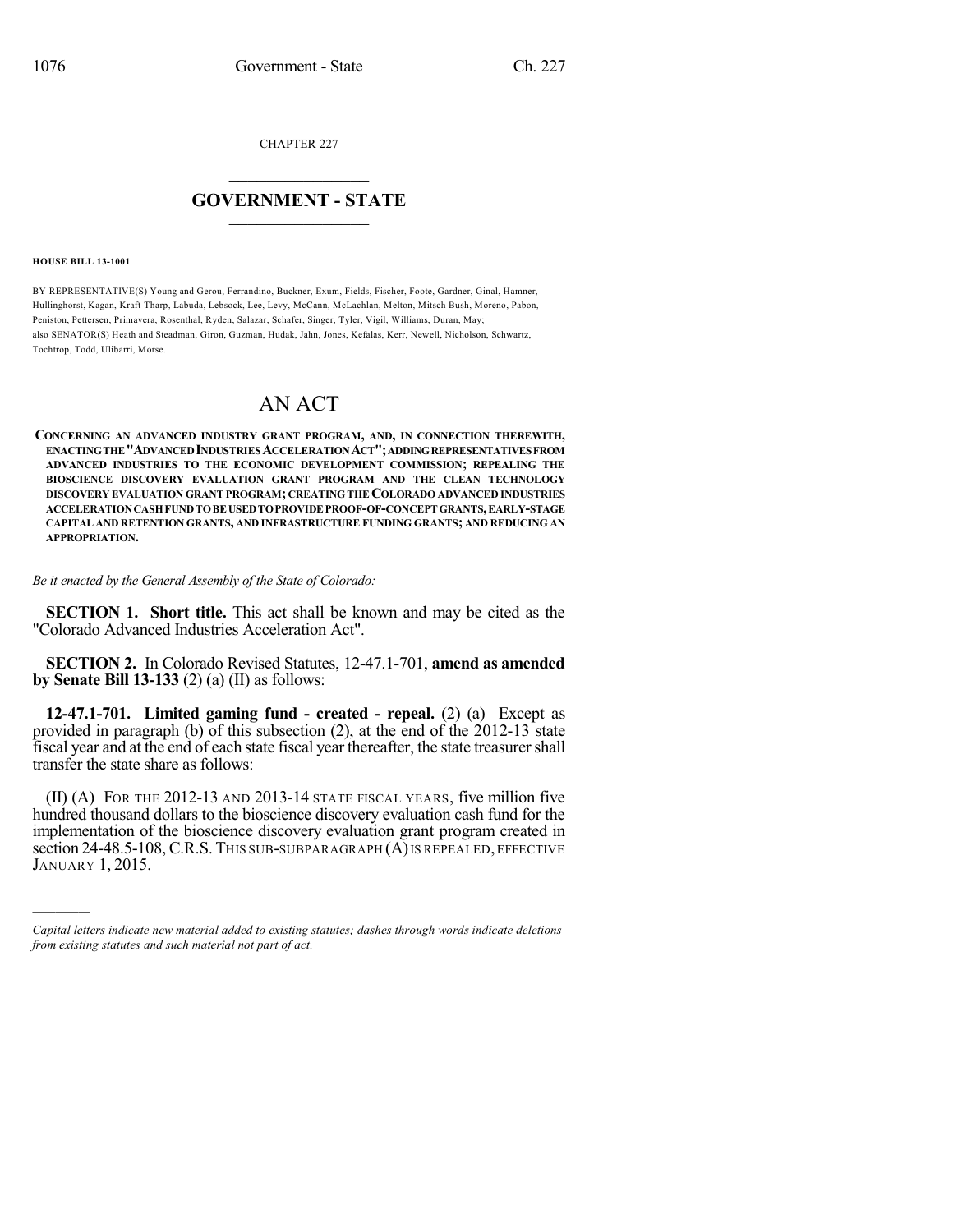(B) FOR THE 2014-15 STATE FISCAL YEAR AND EACH STATE FISCAL YEAR THEREAFTER, FIVE MILLION FIVE HUNDRED THOUSAND DOLLARS TO THE ADVANCED INDUSTRIES ACCELERATION CASH FUND, CREATED IN SECTION 24-48.5-117,C.R.S.;

**SECTION 3.** In Colorado Revised Statutes, 24-46-102, **amend** (3) as follows:

**24-46-102. Colorado economic development commission - creation membership - definition.** (3) (a) The commission shall consist of the governor or the governor's designee and eight members who shall be appointed no later than August 1, 1996, as follows: Four members shall be appointed by the governor; two members shall be appointed by the speaker of the house of representatives; and two members shall be appointed by the president of the senate.

(b) ON AND AFTER SEPTEMBER 1, 2013, THE COMMISSION INCLUDES TWO ADDITIONAL MEMBERS TO REPRESENT ADVANCED INDUSTRIES. THE SPEAKER OF THE HOUSE OF REPRESENTATIVES AND THE PRESIDENT OF THE SENATE SHALL EACH APPOINT ONE MEMBER, AND THESE MEMBERS MUST HAVE ADVANCED INDUSTRY BUSINESS AND RESEARCH EXPERIENCE. IN MAKING THESE APPOINTMENTS, THE SPEAKER AND THE PRESIDENT SHALL GIVE PREFERENCE TO A PERSON WHOSE EXPERIENCE IS IN MORE THAN ONE ADVANCED INDUSTRY.

(c) No member of the general assembly shall be appointed as a member of the commission. The governor shall appoint at least one person from west of the continental divide and one person from the eastern slope predominately from the rural area. Members shall serve at the pleasure of their appointing authority.

(d) AS USED IN THIS SUBSECTION (3), "ADVANCED INDUSTRY" MEANS THE FOLLOWING INDUSTRIES:

(I) ADVANCED MANUFACTURING;

- (II) AEROSPACE;
- (III) BIOSCIENCE;
- (IV) ELECTRONICS;
- (V) ENERGY AND NATURAL RESOURCES;
- (VI) INFRASTRUCTURE ENGINEERING; AND
- (VII) INFORMATION TECHNOLOGY.

**SECTION 4.** In Colorado Revised Statutes, 24-46-104, **amend** (1)(o); and **add**  $(1)$  (p) as follows:

**24-46-104. Powers and duties of commission.** (1) The commission has the following powers and duties:

(o) To oversee the Colorado office of film, television, and media loan guarantee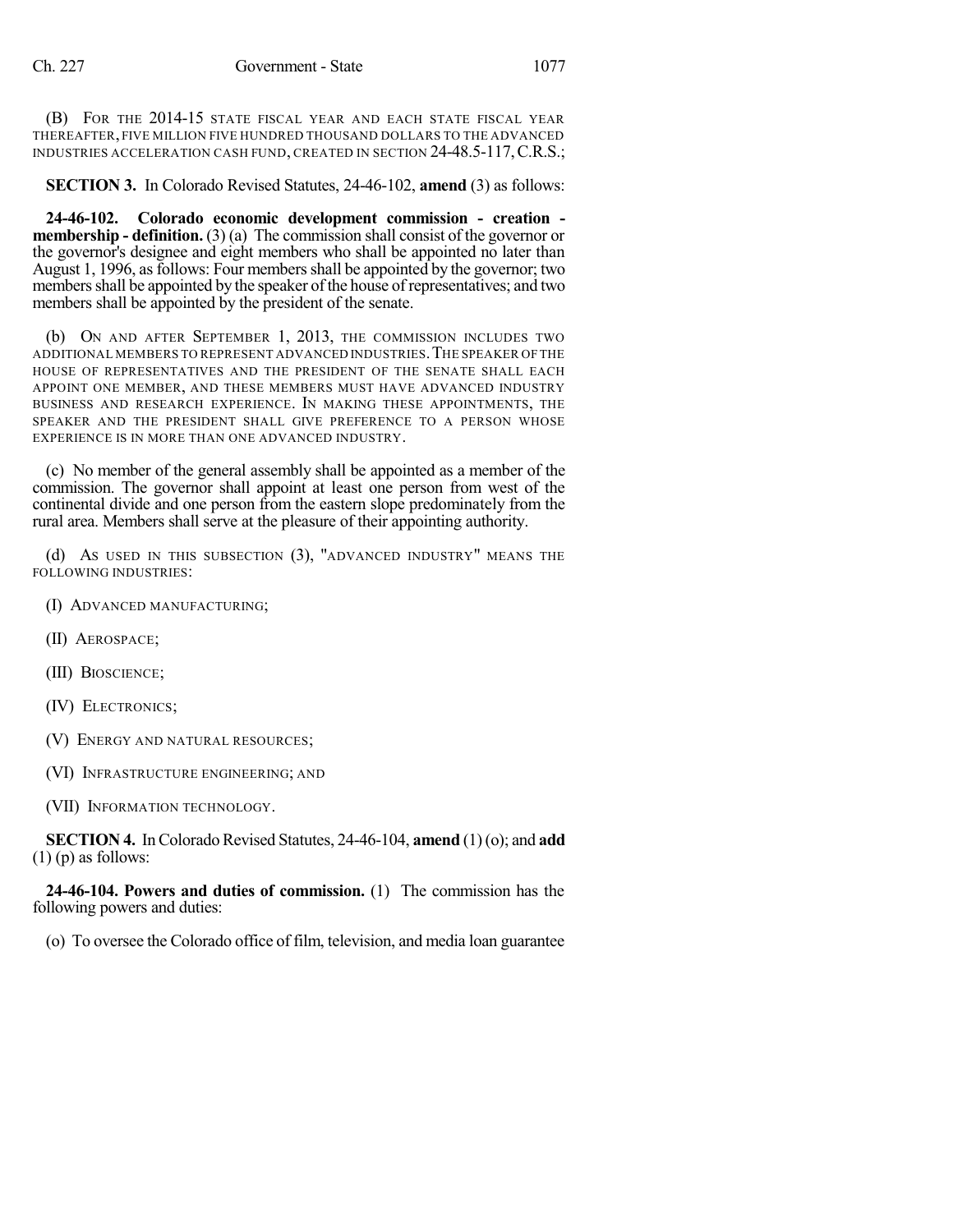program pursuant to section 24-48.5-115 and the performance-based incentive for film production in Colorado pursuant to section 24-48.5-116; AND

(p) TO CONSULT WITH THE COLORADO OFFICE OF ECONOMIC DEVELOPMENT PURSUANT TO SECTION 24-48.5-117.

**SECTION 5.** In Colorado Revised Statutes, 24-48.5-108, **amend** (6); and **add**  $(5)$  (c) as follows:

**24-48.5-108. Bioscience research - evaluation - grants - fund - definitions repeal.** (5) **Fund.** (c) NOTWITHSTANDING ANY PROVISION OF THIS SUBSECTION (5) TO THE CONTRARY, THE STATE TREASURER SHALL TRANSFER ANY UNEXPENDED AND UNENCUMBERED MONEYS IN THE FUND AS OF JANUARY 1, 2015, TO THE ADVANCED INDUSTRIES ACCELERATION CASH FUND CREATED IN SECTION 24-48.5-117 (7) (a). THE COLORADO OFFICE OF ECONOMIC DEVELOPMENT SHALL MAKE PROGRAM GRANTS IN ACCORDANCE WITH THIS SECTION UNTIL THE MONEYS IN THE FUND ARE TRANSFERRED.

(6) This section is repealed, effective  $J_{\text{t}}/J_{\text{t}}$ , 2024 JANUARY 2, 2015.

**SECTION 6.** In Colorado Revised Statutes, **add** 24-48.5-117 as follows:

**24-48.5-117. Advanced industry - grants - fund - definitions - repeal.** (1) **Legislative declaration.** (a) THE GENERAL ASSEMBLY FINDS AND DECLARES THAT COLORADO IS HOME TO A NETWORK OF ASSETS AND RESOURCES, WHICH INCLUDERESEARCH UNIVERSITIES,COMMUNITY COLLEGES,FEDERAL LABORATORIES, INNOVATIVE COMPANIES, MANUFACTURING INFRASTRUCTURE, WORKFORCE TRAINING INSTITUTIONS, AND ENTREPRENEURS.TO DRIVE GROWTH IN COLORADO'S ECONOMY, THE STATE MUST FOCUS ON INCREASING THE CAPACITY AND COMPETITIVENESS OF THESE ASSETS AND RESOURCES AND THEREBY ATTRACT GREATER INVESTMENT AND PROVIDE A COMPETITIVE ADVANTAGE FOR COLORADO'S ADVANCED INDUSTRIES. INVESTMENT IN ADVANCED INDUSTRIES WILL BUILD PUBLIC-PRIVATE PARTNERSHIPS, DRIVE INNOVATION, AND INCREASE CAPITAL INVESTMENT IN COLORADO'S ECONOMY.

(b) THE GENERAL ASSEMBLY FURTHER FINDS AND DECLARES THAT INVESTMENT IN ADVANCED INDUSTRIES WILL:

(I) DRIVE GROWTH IN HIGH-PAYING, HIGH-SKILL JOBS;

(II) ALIGN EDUCATIONAL INSTITUTIONS TO CREATE THE WORKFORCE FOR ADVANCED INDUSTRY NEEDS;

(III) INCREASE EXPORTS AND COMPETITIVENESS IN GLOBAL MARKETS;

(IV) ACCELERATE THE COMMERCIALIZATION OF TECHNOLOGIES; AND

(V) PROMOTE RESEARCH AND DEVELOPMENT CAPABILITIES ACROSS RESEARCH UNIVERSITIES, COMMUNITY COLLEGES, AND FEDERAL LABORATORIES.

(c) THE GENERAL ASSEMBLY RECOGNIZES THE VALUE OF CROSS-SECTOR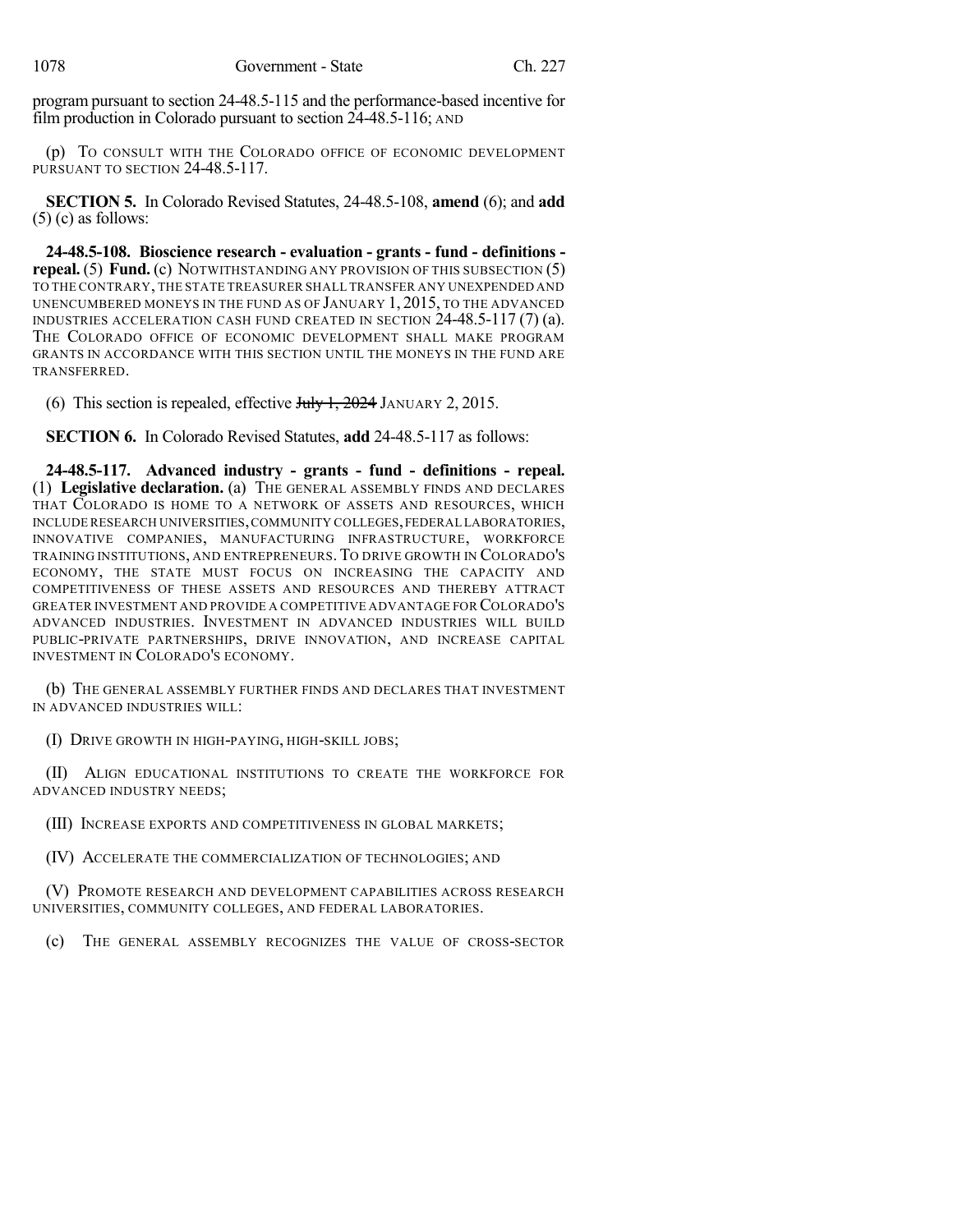COLLABORATION AND PARTNERSHIPS WITH RESEARCH INSTITUTIONS AND INDUSTRY AND ENCOURAGES THECOLORADO OFFICE OF ECONOMIC DEVELOPMENT TO PLAY AN ACTIVE ROLE IN ALIGNING RESOURCES TO CREATE AND IMPLEMENT STRATEGIC INITIATIVES ACROSS ADVANCED INDUSTRIES.

(2) **Definitions.** AS USED IN THIS SECTION:

(a) "ADVANCED INDUSTRY" MEANS THE FOLLOWING INDUSTRIES:

(I) ADVANCED MANUFACTURING;

(II) AEROSPACE;

(III) BIOSCIENCE;

(IV) ELECTRONICS;

(V) ENERGY AND NATURAL RESOURCES;

(VI) INFRASTRUCTURE ENGINEERING; AND

(VII) INFORMATION TECHNOLOGY.

(b) "FUND" MEANS THE ADVANCED INDUSTRIES ACCELERATION CASH FUND CREATED IN PARAGRAPH (a) OF SUBSECTION (7) OF THIS SECTION.

(c) "OFFICE OF ECONOMIC DEVELOPMENT" OR "OFFICE" MEANS THE COLORADO OFFICE OF ECONOMIC DEVELOPMENT CREATED IN SECTION 24-48.5-101.

(d) "OFFICE OF TECHNOLOGY TRANSFER" MEANS AN OFFICE THAT:

(I) IS AFFILIATED WITH A RESEARCH INSTITUTE;

(II) IS RESPONSIBLE FOR TECHNOLOGY TRANSFERS; AND

(III) ARRANGES FOR THE SALE OR LICENSURE OF AN ADVANCED INDUSTRY PROJECT TO A PRIVATE ENTITY.

(e) "PROGRAM" MEANS THE ADVANCED INDUSTRIES ACCELERATION GRANT PROGRAM CREATED IN SUBSECTION (3) OF THIS SECTION.

(f) "RESEARCH INSTITUTION" MEANS AN INSTITUTION LOCATED AND OPERATING IN COLORADO THAT IS A:

(I) PUBLIC OR PRIVATE, NONPROFIT INSTITUTION OF HIGHER EDUCATION OR TEACHING HOSPITAL;

(II) FEDERAL LABORATORY;

(III) PRIVATE TECHNOLOGY AND RESEARCH CENTER; OR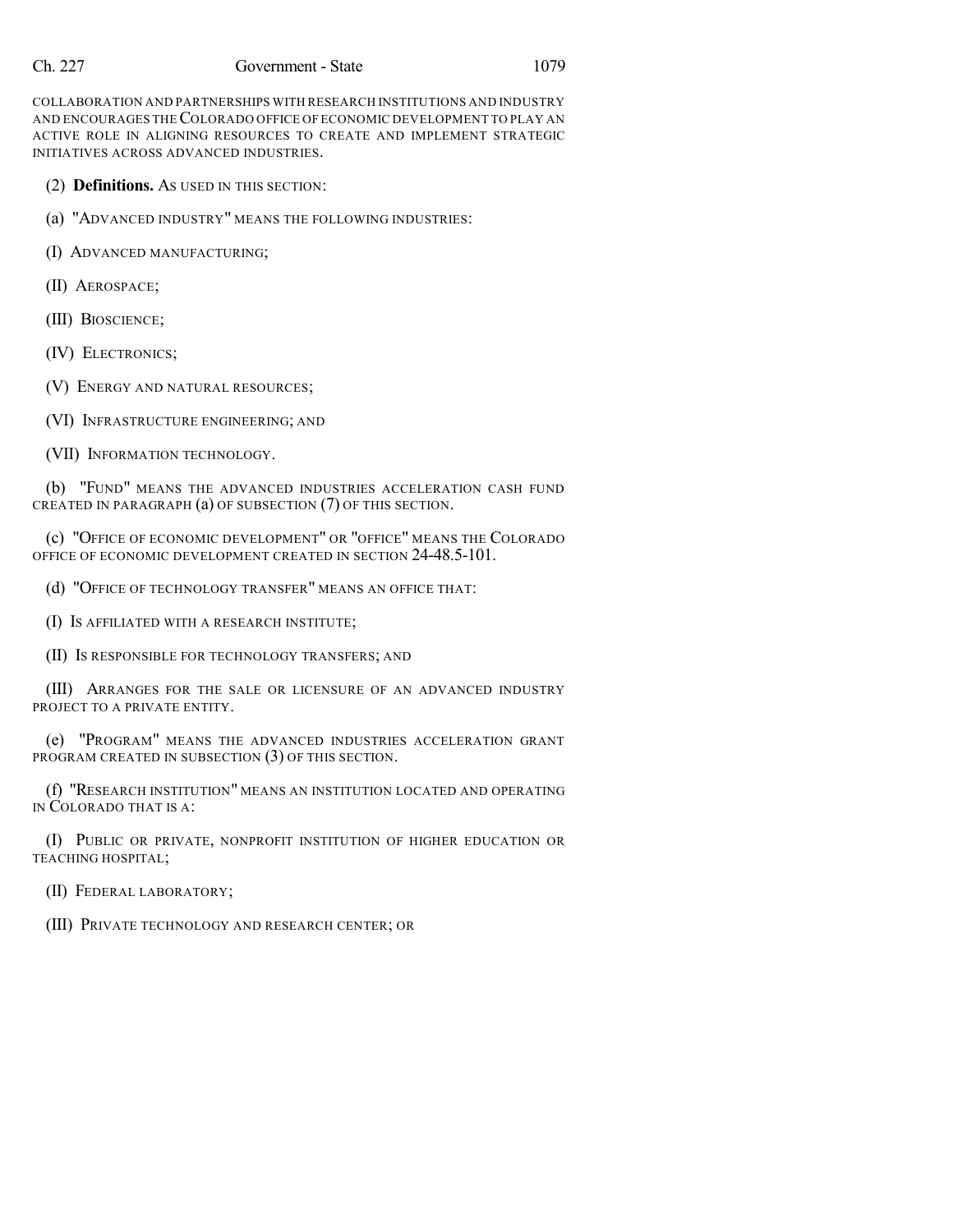(IV) PRIVATE, NONPROFIT MEDICAL AND RESEARCH CENTER.

(3) **Program.** (a) THE ADVANCED INDUSTRIES ACCELERATION GRANT PROGRAM IS CREATED WITHIN THE OFFICE OF ECONOMIC DEVELOPMENT. THE PURPOSE OF THE PROGRAM IS TO ACCELERATE ECONOMIC GROWTH THROUGH GRANTS THAT IMPROVE AND EXPAND THE DEVELOPMENT OF ADVANCED INDUSTRIES, FACILITATE THE COLLABORATION OF ADVANCED INDUSTRY STAKEHOLDERS, AND FURTHER THE DEVELOPMENT OF NEW ADVANCED INDUSTRY PRODUCTS AND SERVICES.THE OFFICE OF ECONOMIC DEVELOPMENT SHALL ADMINISTER THE PROGRAM, WHICH INCLUDES PROOF-OF-CONCEPT GRANTS, EARLY-STAGE CAPITAL AND RETENTION GRANTS, AND INFRASTRUCTURE FUNDING GRANTS. ALL GRANTS ARE FROM MONEYS IN THE ADVANCED INDUSTRIES ACCELERATION CASH FUND CREATED IN SUBSECTION (7) OF THIS SECTION. EXCEPT FOR THE REPORTING REQUIREMENT IN SUBSECTION  $(6)$  OF THIS SECTION, THE PROGRAM ENDS ON JULY 1, 2024, AND ALL GRANTS MUST BE DISBURSED PRIOR TO THAT DATE.

(b) (I) THE OFFICE OF ECONOMIC DEVELOPMENT MAY AWARD A PROOF-OF-CONCEPT GRANT FOR AN ADVANCED INDUSTRY RESEARCH PROJECT TO AN ELIGIBLE OFFICE OF TECHNOLOGY TRANSFER.

(II) TO BE ELIGIBLE FOR A PROOF-OF-CONCEPT GRANT,AN OFFICE OF TECHNOLOGY TRANSFER MUST:

(A) SUBMIT A DESCRIPTION OF THE ADVANCED INDUSTRY RESEARCH PROJECT;

(B) PROVIDE AN ANALYSIS DEMONSTRATING THAT THE PROJECT WILL PROVIDE SIGNIFICANT ECONOMIC IMPACT OR COMPETITIVE ADVANTAGE FOR THE STATE AND ADVANCED INDUSTRIES AND THAT IT WILL ACCELERATE THE PACE OF APPLIED RESEARCH LEADING TO RAPID COMMERCIALIZATION OF PRODUCTS AND SERVICES RESULTING FROM THE PROJECT; AND

(C) HAVE A DEDICATED, MATCHING SOURCE OF MONEYS FROM ITS AFFILIATED RESEARCH INSTITUTION THAT IS GREATER THAN OR EQUAL TO ONE-THIRD OF THE AMOUNT OF THE REQUESTED GRANT.

(III) IN SELECTING THE RECIPIENTS OF A PROOF-OF-CONCEPT GRANT, THE OFFICE OF ECONOMIC DEVELOPMENT SHALL GIVE PREFERENCE TO PROJECTS SPONSORED BY AN OFFICE OF TECHNOLOGY TRANSFER THAT:

(A) INCLUDE IMPACTS ACROSS MORE THAN ONE ADVANCED INDUSTRY;

(B) INVOLVE MORE THAN ONE RESEARCH INSTITUTION OR ADVANCED INDUSTRY STAKEHOLDER; OR

(C) ORIGINATE FROM A NONPROFIT RESEARCH INSTITUTION.

(IV) EXCEPT AS SET FORTH IN PARAGRAPH (b) OF SUBSECTION (4) OF THIS SECTION, THE MAXIMUM AMOUNT OF A PROOF-OF-CONCEPT GRANT IS ONE HUNDRED FIFTY THOUSAND DOLLARS.

(V) ARECIPIENT OF A PROOF-OF-CONCEPT GRANT SHALL USE THE GRANT ONLY TO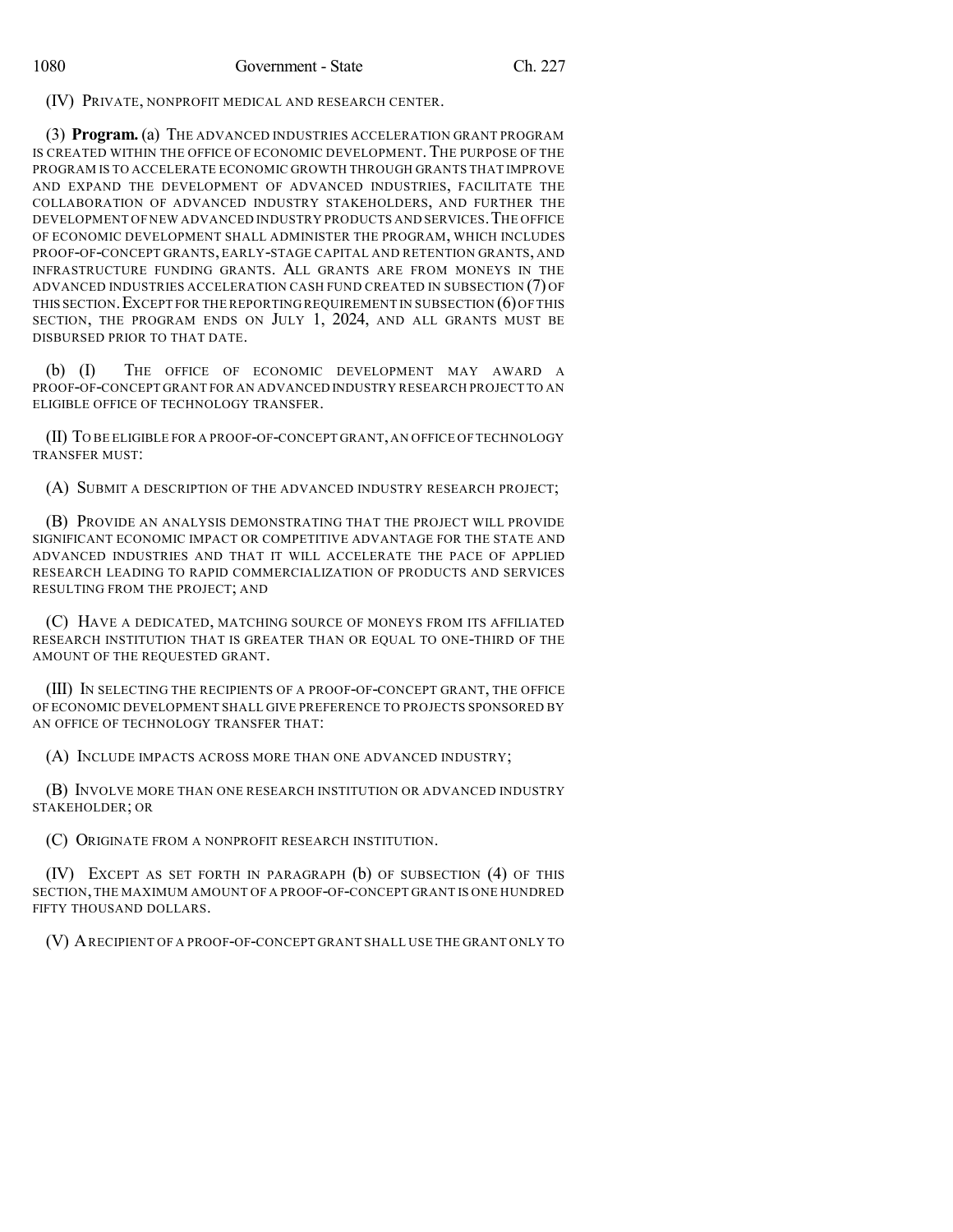ACCELERATE PRODUCT OR SERVICE COMMERCIALIZATION AND SHALL NOT USE THE GRANT TO SUPPORT BASIC RESEARCH.

(c) (I) THE OFFICE OF ECONOMIC DEVELOPMENT MAY AWARD AN EARLY-STAGE CAPITAL AND RETENTION GRANT TO AN ELIGIBLE COMPANY FOR THE PURPOSE OF ACCELERATING THE COMMERCIALIZATION OF ADVANCED INDUSTRY PRODUCTS OR SERVICES TO BE MANUFACTURED OR PERFORMED IN COLORADO.

(II) TO BE ELIGIBLE FOR AN EARLY-STAGE CAPITAL AND RETENTION GRANT, A COMPANY MUST:

(A) BE IN AN ADVANCED INDUSTRY;

(B) HAVE ITS HEADQUARTERS LOCATED IN COLORADO OR HAVE AT LEAST FIFTY PERCENT OF ITS EMPLOYEES BASED IN COLORADO;

(C) HAVE RECEIVED LESS THAN TWENTY MILLION DOLLARS FROM OTHER GRANTS AND THIRD-PARTY INVESTORS;

(D) HAVE ANNUAL REVENUES OF LESS THAN TEN MILLION DOLLARS;

(E) PROVIDE AN ANALYSIS DEMONSTRATING THAT THE SCOPE OF THE PROJECT IS REQUIRED TO ENHANCE THE COMMERCIALIZATION OF ONE OR MORE ADVANCED INDUSTRY PRODUCTS OR SERVICES WITHIN THE STATE; AND

(F) HAVE A DEDICATED, MATCHING SOURCE OF MONEYS THAT IS GREATER THAN OR EQUAL TO TWICE THE AMOUNT OF THE REQUESTED GRANT.

(III) IN SELECTING THE RECIPIENT OF AN EARLY-STAGE CAPITAL AND RETENTION GRANT, THE OFFICE OF ECONOMIC DEVELOPMENT SHALL GIVE PREFERENCE TO A COMPANY WHOSE TECHNOLOGY OR RESEARCH AND DEVELOPMENT HAS APPLICATION TO MORE THAN ONE ADVANCED INDUSTRY.

(IV) EXCEPT AS SET FORTH IN PARAGRAPH (b) OF SUBSECTION (4) OF THIS SECTION, THE MAXIMUM AMOUNT OF AN EARLY-STAGE CAPITAL AND RETENTION GRANT IS TWO HUNDRED FIFTY THOUSAND DOLLARS.

(d) (I) THE OFFICE OF ECONOMIC DEVELOPMENT MAY AWARD AN INFRASTRUCTURE FUNDING GRANT FOR AN ADVANCED INDUSTRY PROJECT THAT BUILDS OR UTILIZES INFRASTRUCTURE TO SUPPORT OR ENHANCE THE COMMERCIALIZATION OF ADVANCED INDUSTRY PRODUCTS OR SERVICES OR THAT CONTRIBUTES TO THE DEVELOPMENT OF AN ADVANCED INDUSTRY WORKFORCE.

(II) TO BE ELIGIBLE FOR AN INFRASTRUCTURE FUNDING GRANT, A PROJECT MUST:

(A) SUBSTANTIALLY INCREASE ALIGNMENT BETWEEN PRIVATE COMPANIES WITHIN AN ADVANCED INDUSTRY AND RESEARCH INSTITUTIONS; AND

(B) HAVE A MATCHING SOURCE OF MONEYS THAT IS GREATER THAN OR EQUAL TO TWICE THE AMOUNT OF THE REQUESTED GRANT.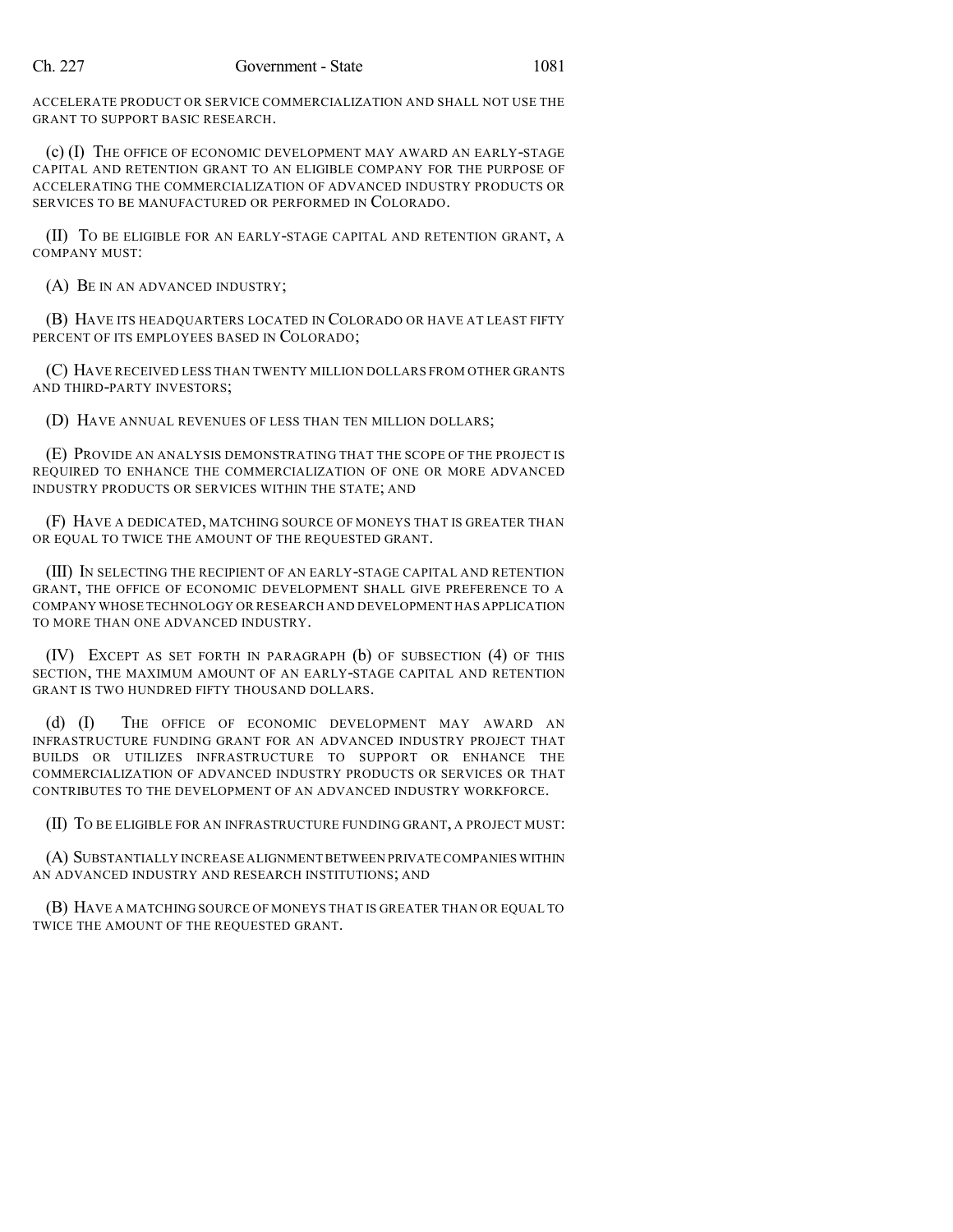(III) IN SELECTING RECIPIENTS FOR THE INFRASTRUCTURE FUNDING GRANTS, THE OFFICE OF ECONOMIC DEVELOPMENT SHALL GIVE PREFERENCE TO PROJECTS THAT:

(A) ACCELERATE ECONOMIC GROWTH IN MORE THAN ONE ADVANCED INDUSTRY OR INCLUDE MORE THAN ONE RESEARCH INSTITUTION OR ADVANCED INDUSTRY STAKEHOLDER;

(B) ORIGINATE FROM NONPROFIT RESEARCH INSTITUTIONS;

(C) FOCUS ON APPLIED RESEARCH AND DEVELOPMENT, TECHNOLOGY ACCELERATION, OR PRODUCTION-ORIENTED OR MANUFACTURING-ORIENTED FACILITIES; OR

(D) FOCUS ON WORKFORCE DEVELOPMENT THAT ADDRESSES THE ADVANCED INDUSTRIES' WORKFORCE SKILLS THAT ARE NEEDED TO FACILITATE COMMERCIALIZATION OF PRODUCTS OR SERVICES.

(IV) EXCEPT AS SET FORTH IN PARAGRAPH (b) OF SUBSECTION (4) OF THIS SECTION, THE MAXIMUM AMOUNT OF AN INFRASTRUCTURE FUNDING GRANT IS FIVE HUNDRED THOUSAND DOLLARS.

(4) **Common grant policies.** ANY GRANT AWARDED PURSUANT TO SUBSECTION (3) OF THIS SECTION IS SUBJECT TO THE FOLLOWING:

(a) IN ORDER TO BE ELIGIBLE FOR A GRANT, A GRANT APPLICANT MUST:

(I) IDENTIFY THE NUMBER OF JOBS THAT WILL BE CREATED OR RETAINED IN THE STATE, ANTICIPATED CAPITAL INVESTED OR RETAINED IN THE STATE, AND ANY OTHER PROJECTED ECONOMIC IMPACTS THAT WILL RESULT FROM THE GRANT; AND

(II) SUBMIT ANY INFORMATION REQUIRED BY THE OFFICE OF ECONOMIC DEVELOPMENT TO BE ELIGIBLE FOR A GRANT;

(b) A LIMIT ON THE MAXIMUM AMOUNT OF GRANTS DOES NOT APPLY TO ANY APPLICANT THAT QUALIFIES FOR A PREFERENCE IDENTIFIED IN SUBSECTION (3) OF THIS SECTION;

(c) THE OFFICE OF ECONOMIC DEVELOPMENT SHALL NOT PAY A GRANT TO A RECIPIENT UNLESS THE RECIPIENT HAS RECEIVED THE MATCHING SOURCE OF MONEYS THAT IS REQUIRED FOR THE GRANT;

(d) (I) UPON COMPLETION OF A PROJECT THAT WAS THE BASIS OF A GRANT, A RECIPIENT SHALL IDENTIFY HOW THE GRANT WAS USED, THE NUMBER OF JOBS CREATED OR RETAINED IN THE STATE, CAPITAL INVESTED OR RETAINED IN THE STATE,AND ANY OTHER ECONOMIC IMPACTS THAT RESULTED FROM THE GRANT;AND

(II) RETURN ANY UNUSED GRANT MONEYS TO THE OFFICE OF ECONOMIC DEVELOPMENT,WHICH SHALL TRANSFER THE MONEYS TO THE STATE TREASURER FOR DEPOSIT IN THE ADVANCED INDUSTRIES ACCELERATION CASH FUND.

(5) **Grant administration.** (a) ON OR BEFORE SEPTEMBER 1, 2013, THE OFFICE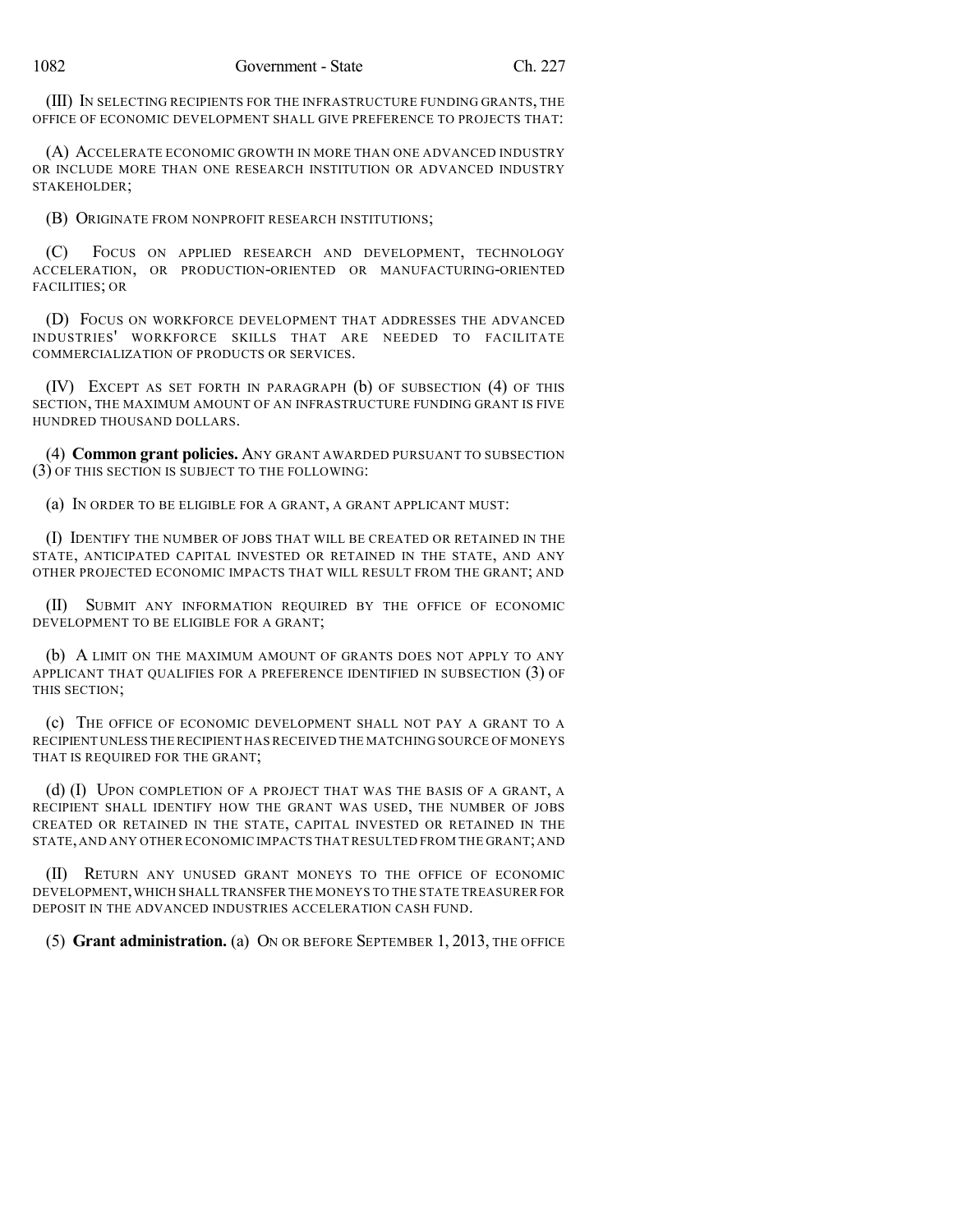### Ch. 227 Government - State 1083

OF ECONOMIC DEVELOPMENT SHALL ESTABLISH PROCEDURES AND TIMELINES FOR GRANT APPLICATIONS; CRITERIA FOR DETERMINING GRANT AMOUNTS, INCLUDING HOW PREFERENCES WILL BE APPLIED;GRANTEE REPORTING REQUIREMENTS;AND ANY OTHER PROGRAM POLICIES. THE OFFICE MAY AMEND THESE POLICIES AT ANY TIME.

(b) PRIOR TO AWARDING A GRANT, THE OFFICE OF ECONOMIC DEVELOPMENT SHALL CONSULT WITH THE ECONOMIC DEVELOPMENT COMMISSION ABOUT ALL OF THE POTENTIAL GRANTS AND OTHER MONETARY INCENTIVES THAT AN OFFICE OF TECHNOLOGY TRANSFER, COMPANY, OR PROJECT IS ELIGIBLE TO RECEIVE FROM THE STATE.

(c) THE OFFICE OF ECONOMIC DEVELOPMENT SHALL CONSULT WITH COLORADO-BASED ADVANCED INDUSTRIES ASSOCIATIONS OR OTHER REPRESENTATIVES FROM ADVANCED INDUSTRIES ABOUT THE PROGRAM. THIS CONSULTATION MUST INCLUDE REVIEWING OF PROGRAM GRANT APPLICATIONS AND MONITORING AND EVALUATING THE GRANTEES AND THE ADVANCED INDUSTRY PROJECTS.

(d) SUBJECT TO THE AVAILABLE MONEYS, THERE IS NO LIMIT ON THE NUMBER OF GRANTS THAT THE OFFICE OF ECONOMIC DEVELOPMENT MAY ANNUALLY AWARD.

(e) (I) IN THE 2014 CALENDAR YEAR, THE OFFICE OF ECONOMIC DEVELOPMENT SHALL AWARD, AT A MINIMUM, AN AMOUNT EQUAL TO ONE-HALF OF THE AMOUNT CREDITED TO THE FUND ON MARCH 1, 2014, PURSUANT TO SECTION 39-22-604.3, C.R.S., FOR PROGRAM GRANTS TO CLEAN TECHNOLOGY COMPANIES OR PROJECTS.

(II) IN THE 2015 CALENDAR YEAR AND EACH CALENDAR YEAR THEREAFTER, THE OFFICE OF ECONOMIC DEVELOPMENT SHALL AWARD, AT A MINIMUM:

(A) FIVE MILLION FIVE HUNDRED THOUSAND DOLLARS FOR PROGRAM GRANTS TO BIOSCIENCE COMPANIES OR PROJECTS; AND

(B) AN AMOUNT EQUAL TO ONE-HALF OF THE AMOUNT CREDITED TO THE FUND DURING THE YEAR PURSUANT TO SECTION 39-22-604.3, C.R.S., FOR PROGRAM GRANTS TO CLEAN TECHNOLOGY COMPANIES OR PROJECTS.

(III) THE OFFICE OF ECONOMIC DEVELOPMENT MAY USE ANY MONEYS IN THE FUND THAT ARE NOT REQUIRED FOR THE MANDATORY GRANTS UNDER SUBPARAGRAPH  $(\mathrm{II})$ OF THIS PARAGRAPH (e) FOR PROGRAM GRANTS TO COMPANIES OR PROJECTS FROM ANY OF THE SEVEN ADVANCED INDUSTRIES.

(f) THE OFFICE OF ECONOMIC DEVELOPMENT SHALL AWARD AT LEAST FIFTEEN PERCENT OF THE TOTAL PROGRAM GRANTS IN A CALENDAR YEAR TO EACH OF THE THREE TYPES OF GRANTS. IF THE OFFICE IS UNABLE TO AWARD THIS PERCENTAGE IN A GIVEN YEAR DUE TO A LACK OF QUALIFIED APPLICANTS,THE DEFICIENCY DOES NOT ROLL FORWARD TO THE NEXT YEAR.

(6) **Reporting.**(a) ON OR BEFORE NOVEMBER 1, 2014, AND NOVEMBER 1 OF THE NEXT TEN YEARS THEREAFTER, THE OFFICE OF ECONOMIC DEVELOPMENT SHALL SUBMIT A REPORT TO THE FINANCE AND THE BUSINESS, LABOR, AND ECONOMIC AND WORKFORCE DEVELOPMENT COMMITTEES OF THE HOUSE OF REPRESENTATIVES AND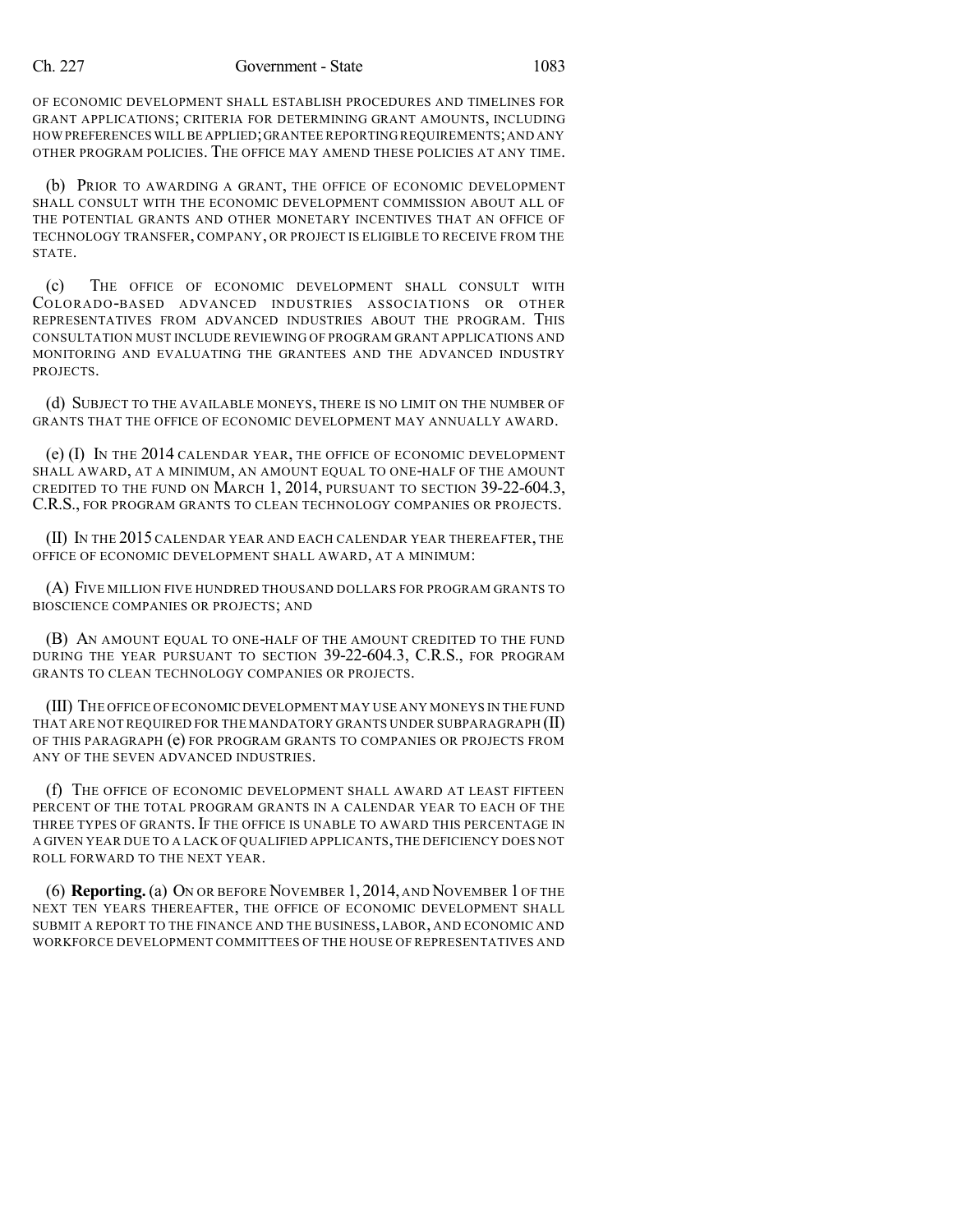TO THE BUSINESS,LABOR, AND TECHNOLOGY AND THE FINANCE COMMITTEES OF THE SENATE, OR ANY SUCCESSOR COMMITTEES, SUMMARIZING ALL OF THE GRANTS AWARDED IN THE PROGRAM DURING THE PRECEDING FISCAL YEAR. AT A MINIMUM, THE REPORT MUST INCLUDE THE AMOUNT THAT EACH RECIPIENT RECEIVED, A DESCRIPTION OF EACH RECIPIENT'S USE OF THE GRANT, THE NUMBER OF JOBS CREATED OR RETAINED IN THE STATE, CAPITAL INVESTED OR RETAINED IN THE STATE, AND ANY OTHER ECONOMIC IMPACTS THAT RESULTED FROM THE GRANT.

(b) SECTION 24-1-136 (11) DOES NOT APPLY TO THE REPORT REQUIRED BY PARAGRAPH (a) OF THIS SUBSECTION (6).

(7) **Fund.** (a) THE ADVANCED INDUSTRIES ACCELERATION CASH FUND IS CREATED IN THE STATE TREASURY. THE FUND CONSISTS OF:

(I) MONEYS TRANSFERRED TO IT PURSUANT TO SECTION 24-48.5-108 (5) (c);

(II) MONEYS CREDITED TO IT PURSUANT TO SECTION 39-22-604.3, C.R.S.;

(III) MONEYS TRANSFERRED TO IT PURSUANT TO SECTION 12-47.1-701(2),C.R.S;

(IV) FIVE MILLION DOLLARS, WHICH THE STATE TREASURER SHALL TRANSFER FROM THE GENERAL FUND TO THE FUND ON SEPTEMBER 1, 2013;

(V) MONEYS CREDITED TO IT PURSUANT TO SUBPARAGRAPH (II) OF PARAGRAPH (d) OF SUBSECTION (4) OF THIS SECTION;

(VI) ANY GIFTS, GRANTS, OR DONATIONS CREDITED TO IT PURSUANT TO PARAGRAPH (b) OF THIS SUBSECTION (7); AND

(VII) ANY OTHER MONEYS THAT THE GENERAL ASSEMBLY APPROPRIATES TO IT.

(b) (I) THE OFFICE OF ECONOMIC DEVELOPMENT IS AUTHORIZED TO SEEK AND ACCEPT GIFTS, GRANTS, OR DONATIONS FROM PRIVATE OR PUBLIC SOURCES FOR THE PURPOSES OF THE PROGRAM; EXCEPT THAT THE OFFICE MAY NOT ACCEPT A GIFT, GRANT, OR DONATION THAT IS SUBJECT TO CONDITIONS THAT ARE INCONSISTENT WITH THIS SECTION OR ANY OTHER LAW OF THE STATE. THE OFFICE SHALL TRANSMIT ALL PRIVATE AND PUBLIC MONEYS RECEIVED THROUGH GIFTS, GRANTS, OR DONATIONS TO THE STATE TREASURER, WHO SHALL CREDIT THE SAME TO THE FUND.

(II) THE GENERAL ASSEMBLY FINDS THAT THE IMPLEMENTATION OF THIS PROGRAM DOES NOT RELY ENTIRELY OR IN ANY PART ON THE RECEIPT OF ADEQUATE FUNDING THROUGH GIFTS, GRANTS, OR DONATIONS. THEREFORE, THE OFFICE OF ECONOMIC DEVELOPMENT IS NOT SUBJECT TO THE NOTICE REQUIREMENTS SPECIFIED IN SECTION 24-75-1303 (3).

(c) THE MONEYS IN THE FUND ARE CONTINUOUSLY APPROPRIATED TO THE OFFICE OF ECONOMIC DEVELOPMENT FOR THE PURPOSE OF AWARDING GRANTS ALLOWED BY THIS SECTION AND FORITS ADMINISTRATIVE COSTS ASSOCIATED WITH THE PROGRAM. THE OFFICE'S ADMINISTRATIVE EXPENSES FOR THE PROGRAM IN A FISCAL YEAR SHALL NOT EXCEED FIVE PERCENT OF THE MONEYS TRANSFERRED OR APPROPRIATED TO THE FUND IN THE FISCAL YEAR.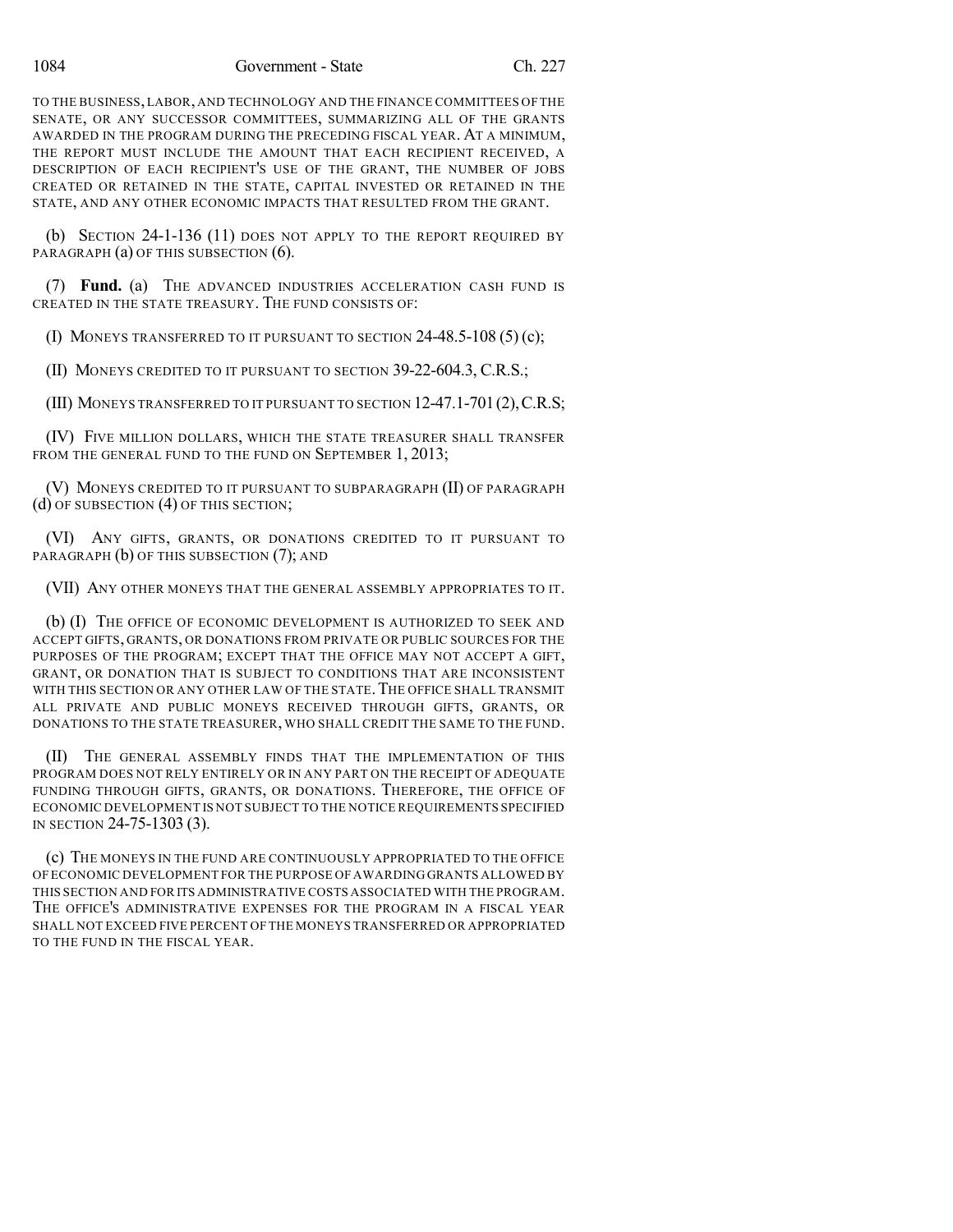## Ch. 227 Government - State 1085

(d) AS PROVIDED BY LAW,THE STATE TREASURER MAY INVEST ANY UNEXPENDED MONEYS IN THE ADVANCED INDUSTRIES ACCELERATION CASH FUND. ALL INTEREST AND INCOME DERIVED FROM THE INVESTMENT AND DEPOSIT OF MONEYS IN THE FUND ARE CREDITED TO THE FUND. ANY UNEXPENDED AND UNENCUMBERED MONEYS REMAINING IN THE FUND AT THE END OF A FISCAL YEAR SHALL NOT BE CREDITED OR TRANSFERRED TO THE GENERAL FUND OR ANOTHER FUND; EXCEPT THAT ANY UNEXPENDED AND UNENCUMBERED MONEYS REMAINING IN THE FUND UPON THE REPEAL OF THIS SECTION ARE TRANSFERRED TO THE GENERAL FUND.

(8) **Repeal.** THIS SECTION IS REPEALED, EFFECTIVE JANUARY 1, 2025.

**SECTION 7.** In Colorado Revised Statutes, 39-22-604.3, **amend** (3) (b) and (4) as follows:

**39-22-604.3. Innovation reinvestment - withholding - transfers - bioscience - clean technology - short title - legislative declaration - definitions - repeal.** (3) As used in this section, unless the context otherwise requires:

(b) "Bioscience or clean technology industry code" means any of the following codes within the North American industry classification system established by the federal office of management and budget: 311221, 311222, 311223, 325193, 325199, 325221, 325311, 325312, 325314, 325320, 325411, 325412, 325413, 325414, 334510, 334516, 334517, 339111, 339112, 339113, 339114, 339115, 339116, 541380, 541710, 621511, 621512, 221111, 221119, 221330, 237110, 237130, 238220, 325188, 333414, 333611, 334413, 334512, 335312, 335911, 335999, 336111, 423720, 541620, 541690, and 541712 221114, 221115, 221116, 221117, 221118, 221330, 237110, 237130, 238220, 325188, 333414, 333611, 334413, 334512, 335312, 335911, 335999, 336111, 336510, 423720, 541620, 541690, 541712, AND ANY SUCCESSOR CODES.

(4) Notwithstanding any provision of law to the contrary, beginning March 1, 2014, and March 1 of the next nine years thereafter, the state treasurer shall credit an amount equal to one-half of the bioscience and clean technology income tax withholding growth from the moneys remitted by employers to the department of revenue pursuant to section 39-22-604 to the bioscience discovery evaluation cash fund created in section 24-48.5-108 (5), C.R.S., and the clean technology discovery evaluation cash fund created in section 24-48.5-111 (5), C.R.S., with each fund receiving an equal share ADVANCED INDUSTRIES ACCELERATION CASH FUND CREATED IN SECTION 24-48.5-117 (7), C.R.S.

**SECTION 8.** In Colorado Revised Statutes, **repeal** 24-48.5-111.

**SECTION 9. Appropriation - adjustments to 2013 long bill.** (1) For the implementation ofthis act, appropriations made in the annual general appropriation act to the governor-lieutenant governor-state planning and budgeting forthe fiscal year beginning July 1, 2013, are adjusted as follows:

(a) The cash funds appropriation from the bioscience discovery evaluation cash fund created in section 24-48.5-108 (5) (a), Colorado Revised Statutes, for bioscience discovery evaluation, is decreased by \$2,463,016.